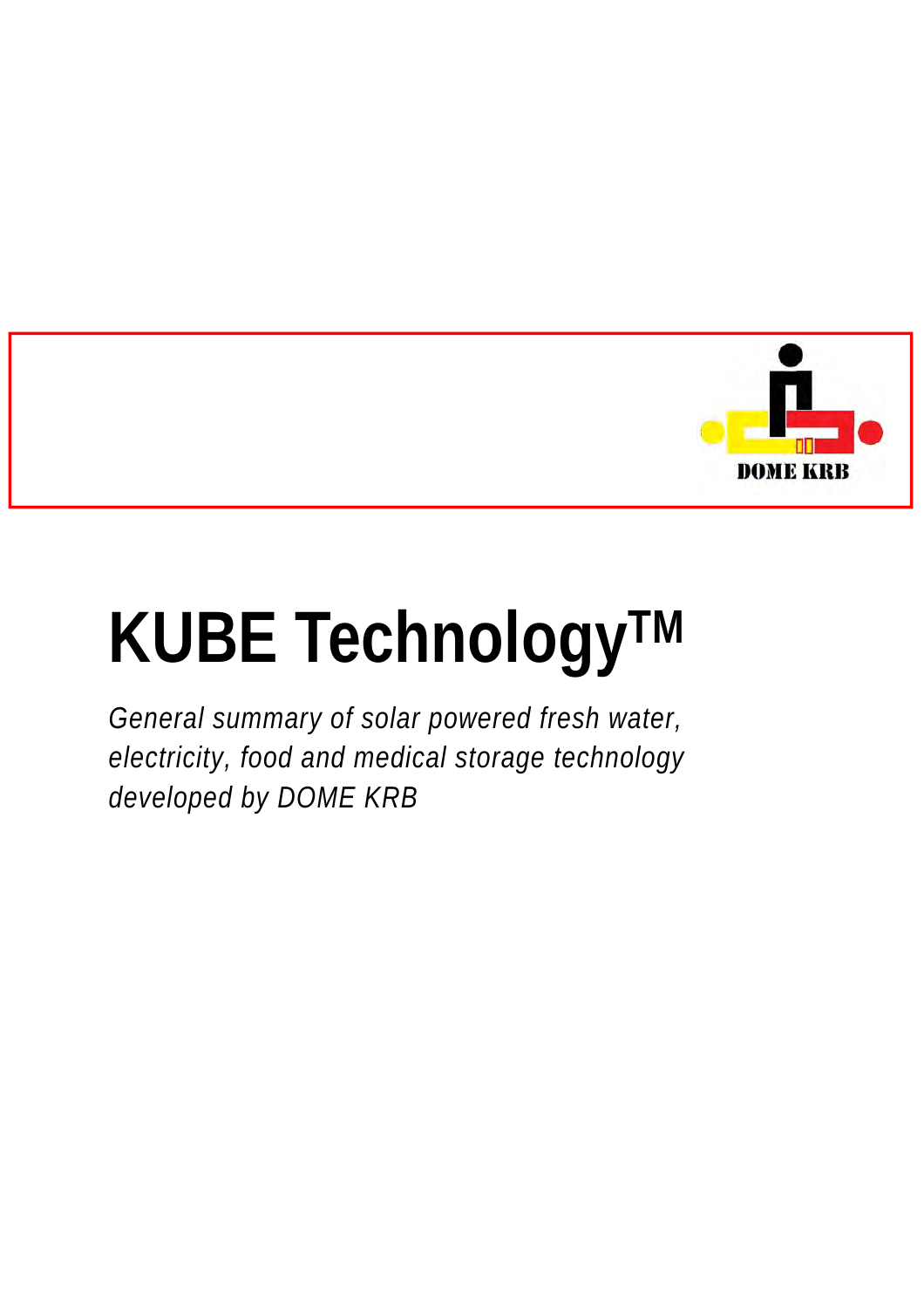# **Contents**

| 1.2 |  |
|-----|--|
| 1.3 |  |
|     |  |

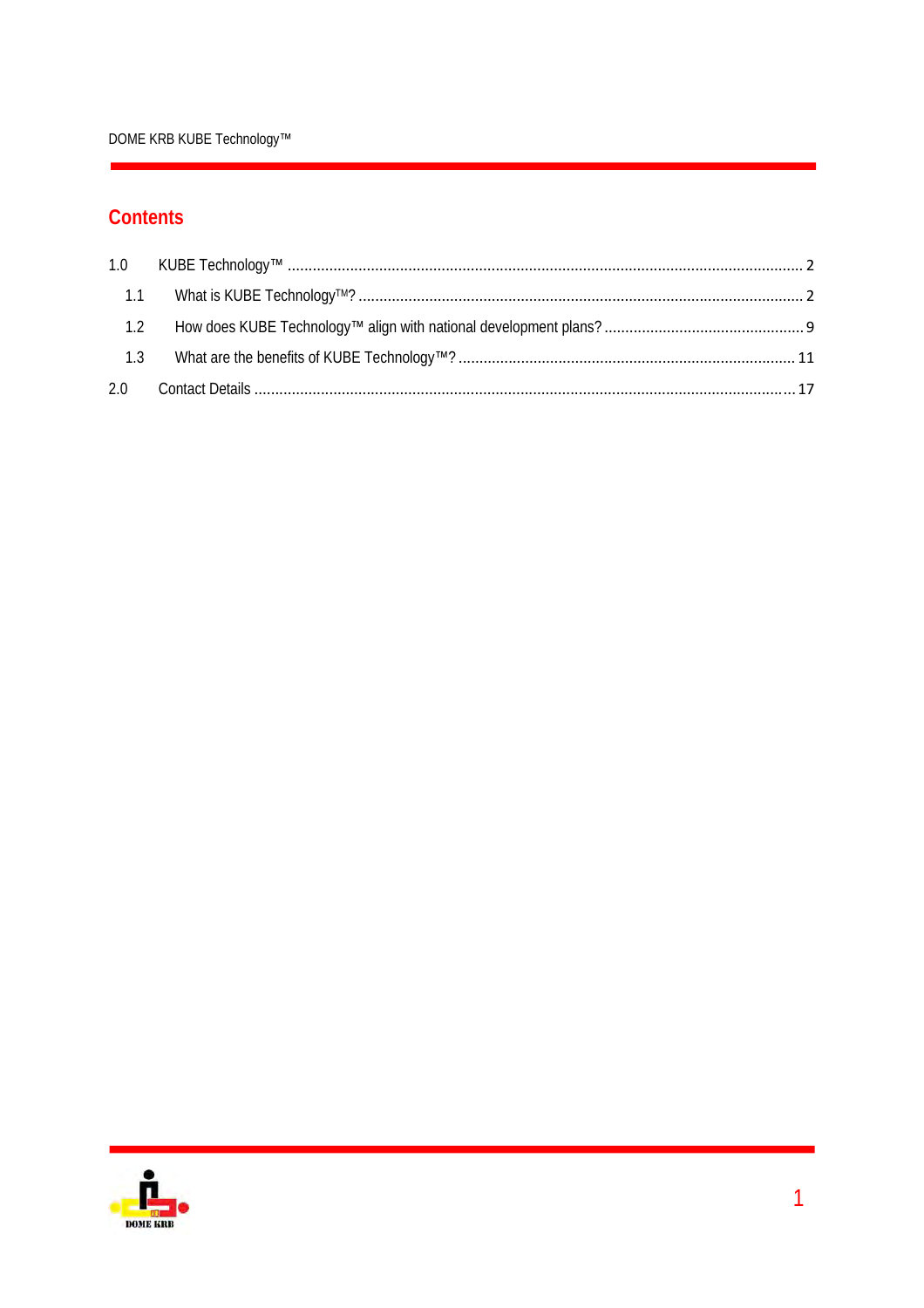# **1.0 KUBE Technology™**

# **1.1 What is KUBE TechnologyTM?**

KUBE Technology™ has been developed by DOME KRB to provide clean freshwater, electricity, food and medical storage via solar power technology. The DOME KRB KUBE™ concept was designed to satisfy the demand for basic infrastructure services in the most inaccessible, emergency stricken and polluted areas of the world.

## *Water Facts*

- 3.4 million people die each year from a water related disease *that is almost the entire city of Los Angeles*
- 780 million people lack access to clean water *that is more than 2.5 times the size of the United States population or approximately one in nine people*
- Lack of access to clean water and sanitation kills children at a rate equivalent of a jumbo jet crashing every four hours
- Of the 60 million people added to the world's towns and cities every year, most move to informal settlements (i.e. slums) with no sanitation facilities
- The water and sanitation crisis claims more lives through disease than any war claims through guns
- *200 million work hours are consumed by women collecting water for their families*
- 443 million school days are lost each year due to water-related illness
- Diarrhea is the second leading cause of death among children under five in the world. *Around 1.5 million deaths each year - nearly one in five – are caused by diarrhea. It kills more children than malaria, AIDS, and measles combined.*
- Every 21 seconds, a child dies from diarrhea

Source: water.org

# **KUBE TechnologyTM** *WILL* **eliminate these serious health issues**

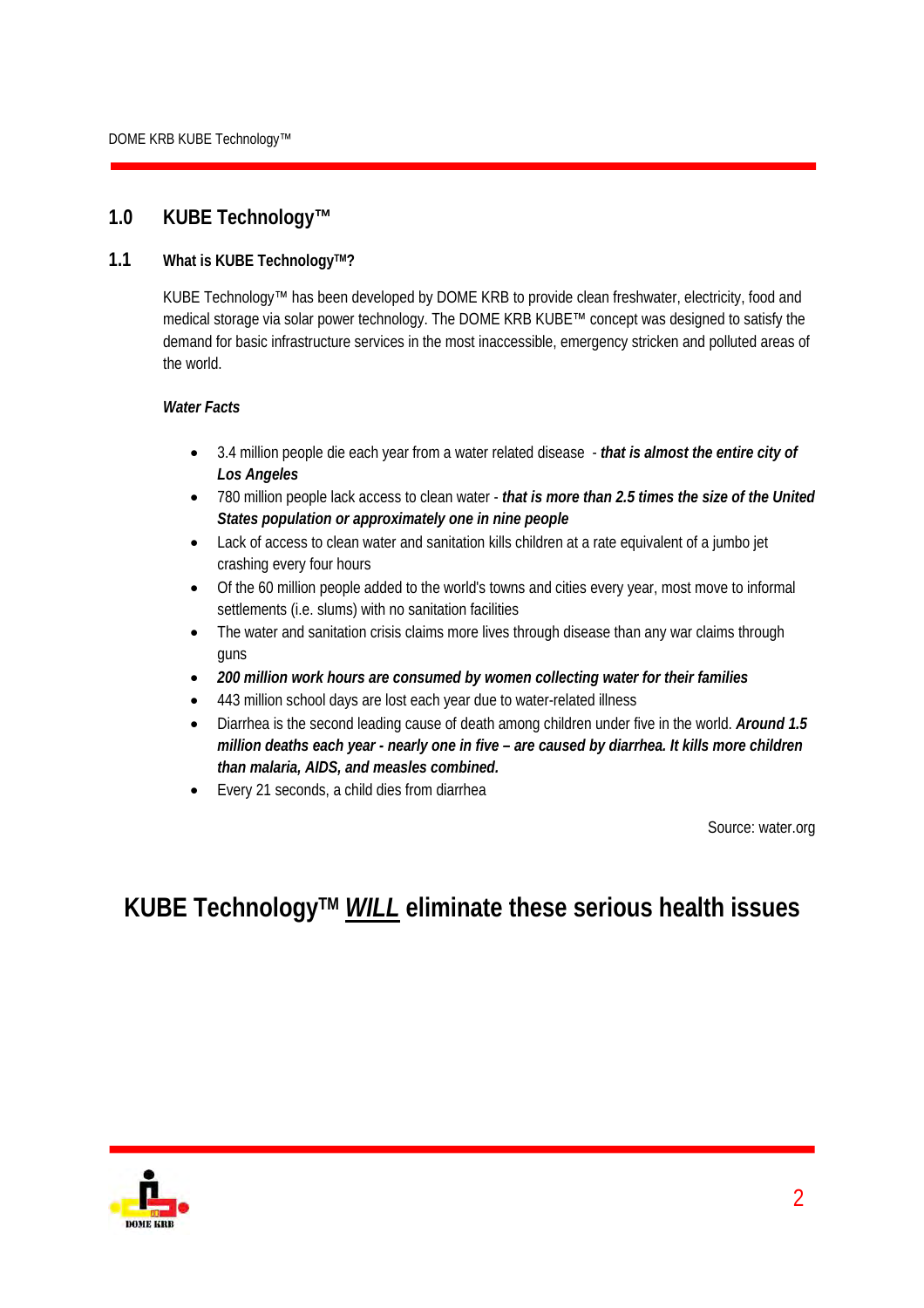# DOME KRB KUBE Technology™



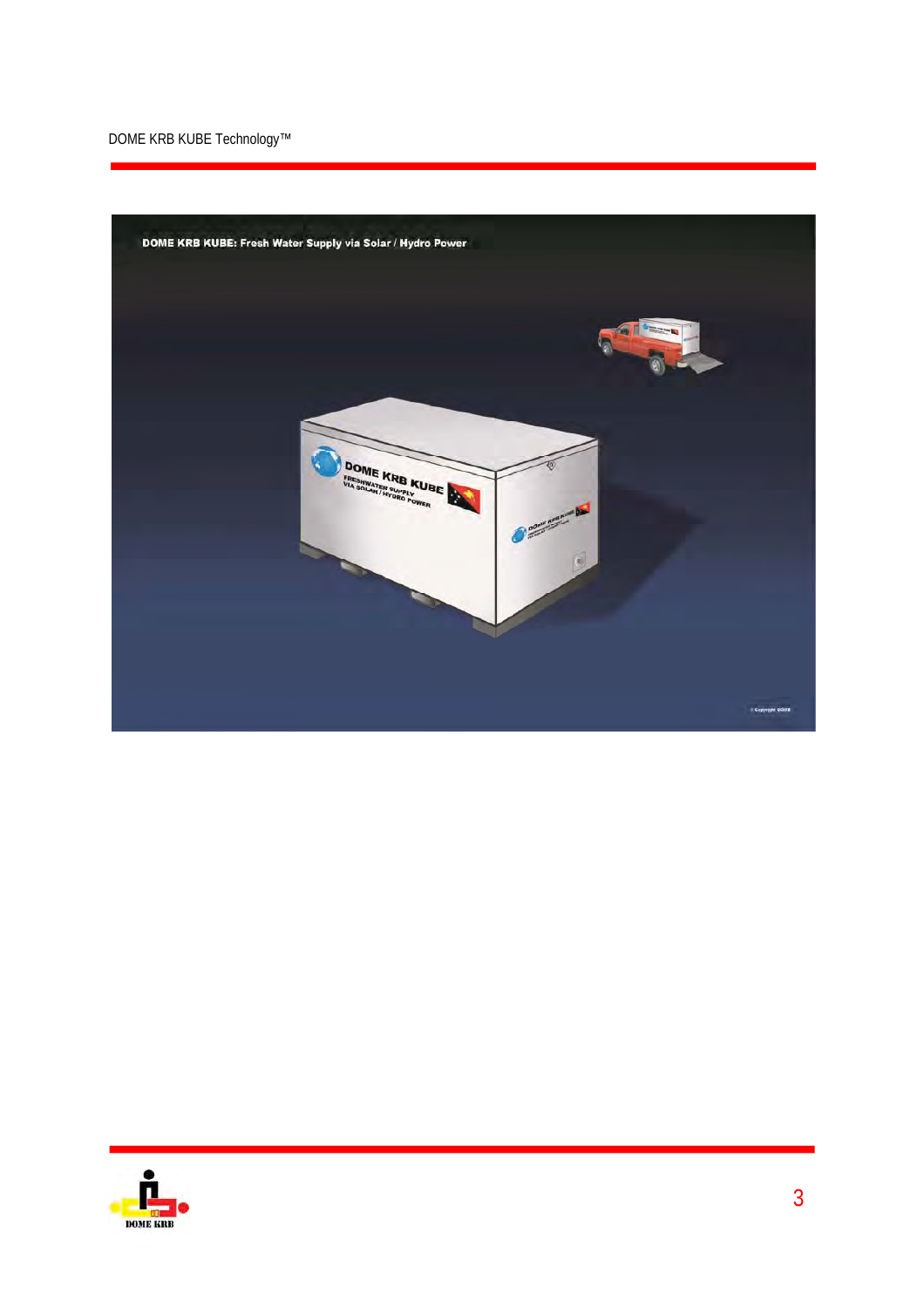**SOLAR KLEEN-WATER KUBE™** - Is a solar powered portable solution for reverse osmosis water treatment of polluted and salt water to produce clean drinking water. Benefits include:

- Solar powered units produce between *2,660 3,420 litres per day* of clean drinking water
- All water types, including salt water, contaminated water, and mineral affected water can be processed down to *2 parts per million*.
- Produces a salt by-product which can be used for human consumption from salt water.
- The units are cost effective at between *K70,000 K140,000 per unit depending upon required quantity and quality of water. This equates to around half a toea per person per litre per day over 10 years.*



#### **POWERED KLEEN-WATER KUBE™**

In addition to the solar powered KLEEN-WATER KUBE**™** unit, DOME KRB has developed units which use conventional power sources to process much larger quantities of water via the same reverse-osmosis technology. These KUBES are suitable for larger capacity water requirements such as larger villages, towns, and mining/construction sites providing pure water of all water sources including salt water.

- 240 Volt powered KUBES 19,000 95,000 litres per day
- 3 Phase Power KUBES 76,000 228,000 litres per day
- 460 Volt powered KUBES 190,000 380,000 litres per day

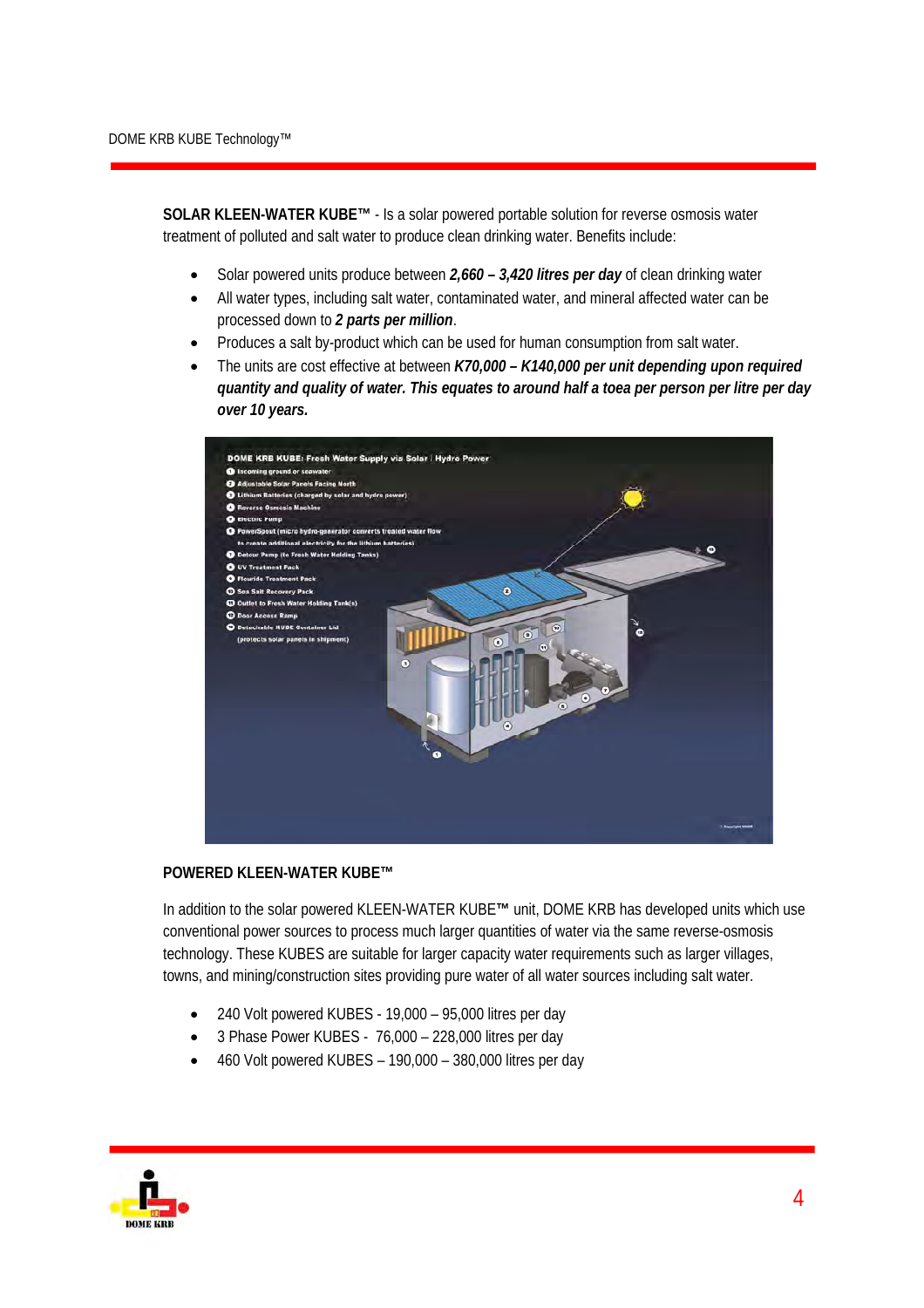**KOOL- KUBE™** - provides solar powered cool storage for the preservation of food. The benefits of this technology include:

- Longevity and preservation of perishable food items for consumption
- Opportunities for villagers to participate in marketing their goods as they can store their food items for sale
- The units are cost effective at between *K80,000 K110,000 per unit*



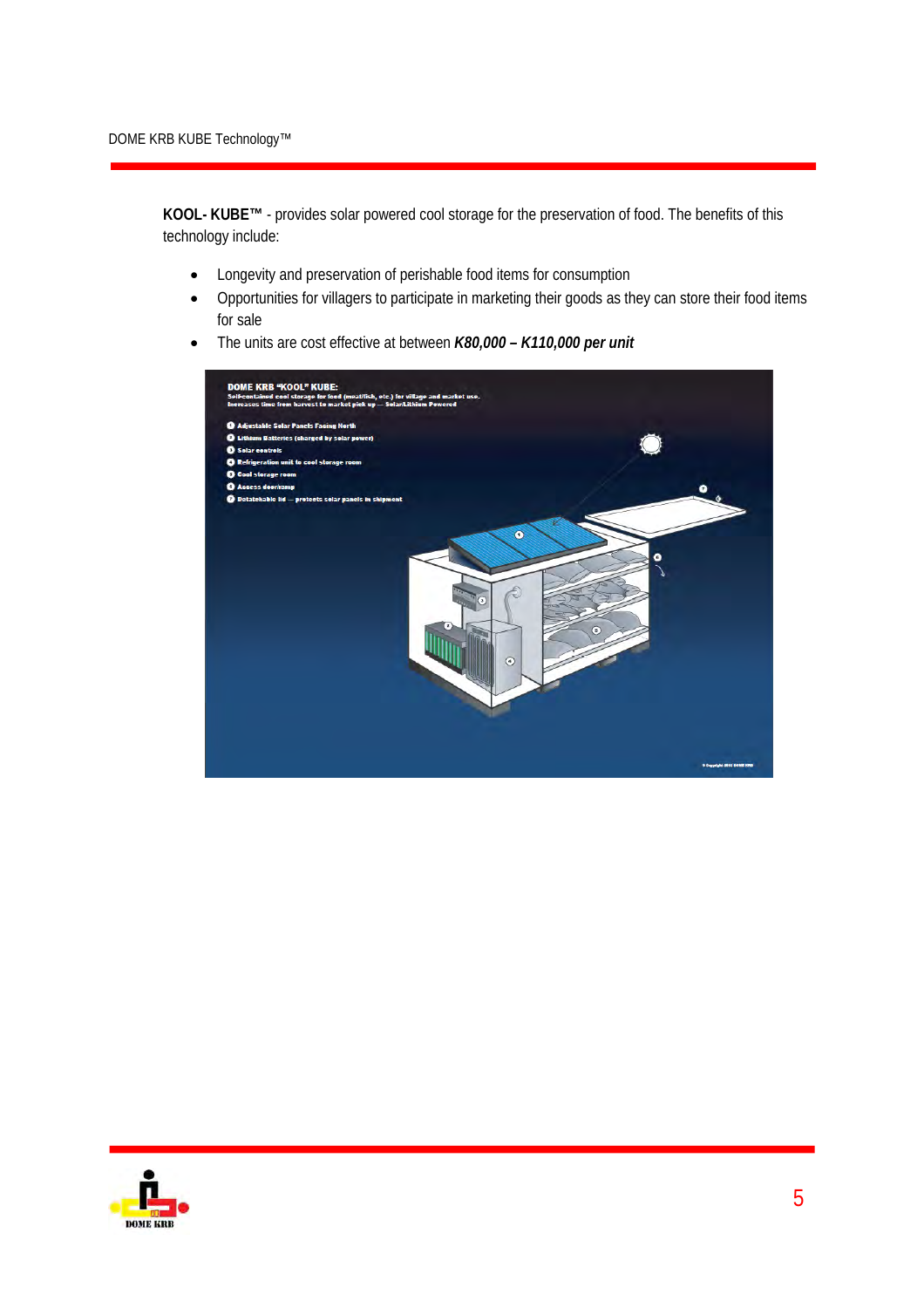**KLINIC- KUBE™-** uses solar powered cool storage with a medical grade refrigerator enabling the preservation of vital vaccines and medications not easily accessible in remote districts. The benefits of the KLINIC-KUBE™ include:

- A World Health Organisation (WHO) rated medical refrigeration unit which maintains vaccines and medicines at critical temperatures for up to 4 days without power
- Providesadditional storage for bandages, basic medicines and first aid equipment
- Provides freeze dried food with an indefinite shelf life (and over a year once opened) aiding in nutrition for sick people, expectant mothers and children
- The units are cost effective at between *K40,000 K60,000 per unit*



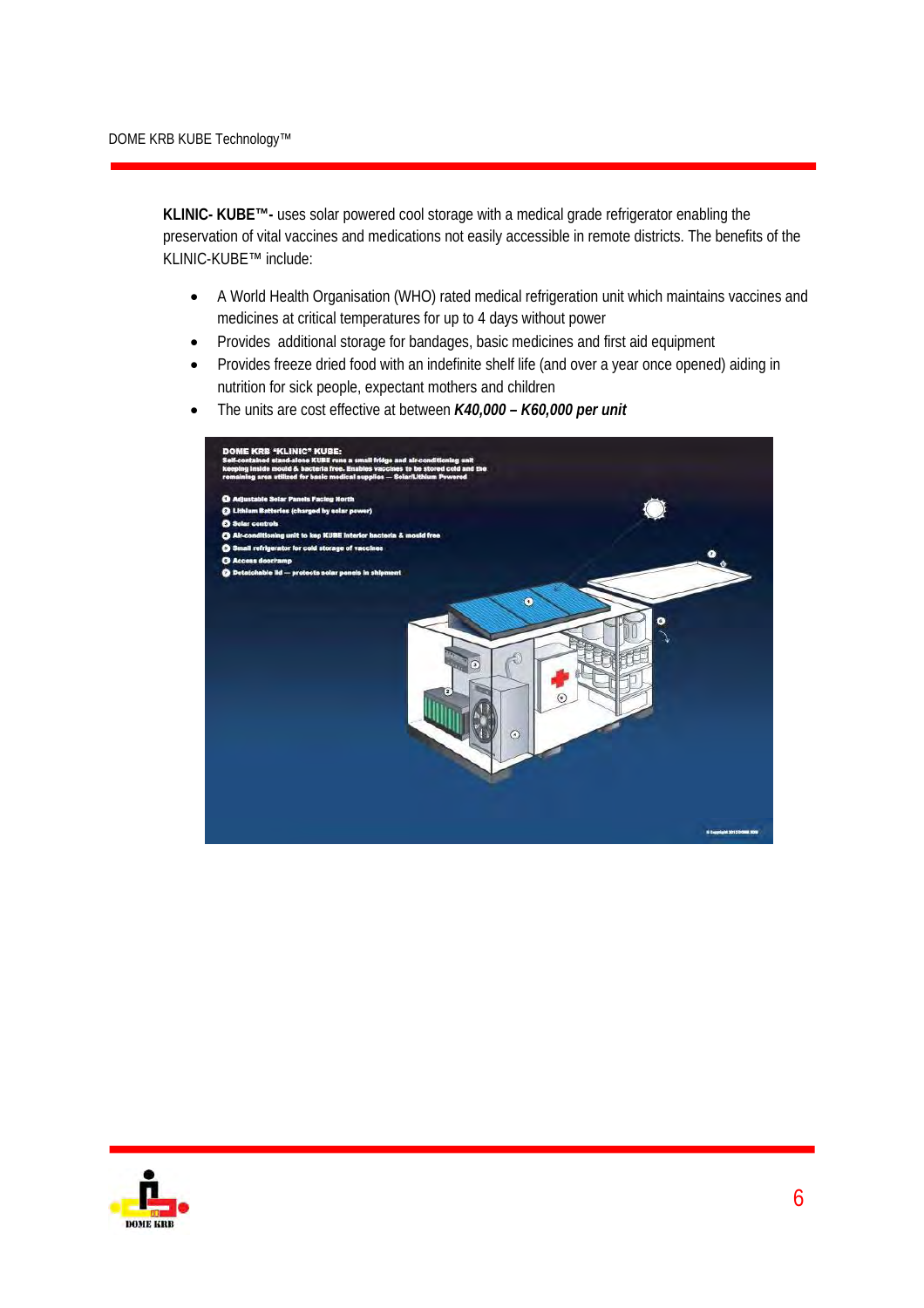**POWER- KUBE™** - enables a power source for basic lighting, phone and computer/internet usage in the remotest districts. The lithium battery technology within the POWER-KUBE™ ensures performance and reliability providing a power source for remote schools, hospitals and village areas. Improved access to technology such as mobile phones and internet assists in social and economic development in the most remote rural districts throughout the country. The units are cost effective at between *K30,000 – K80,000 per unit based upon power demands*



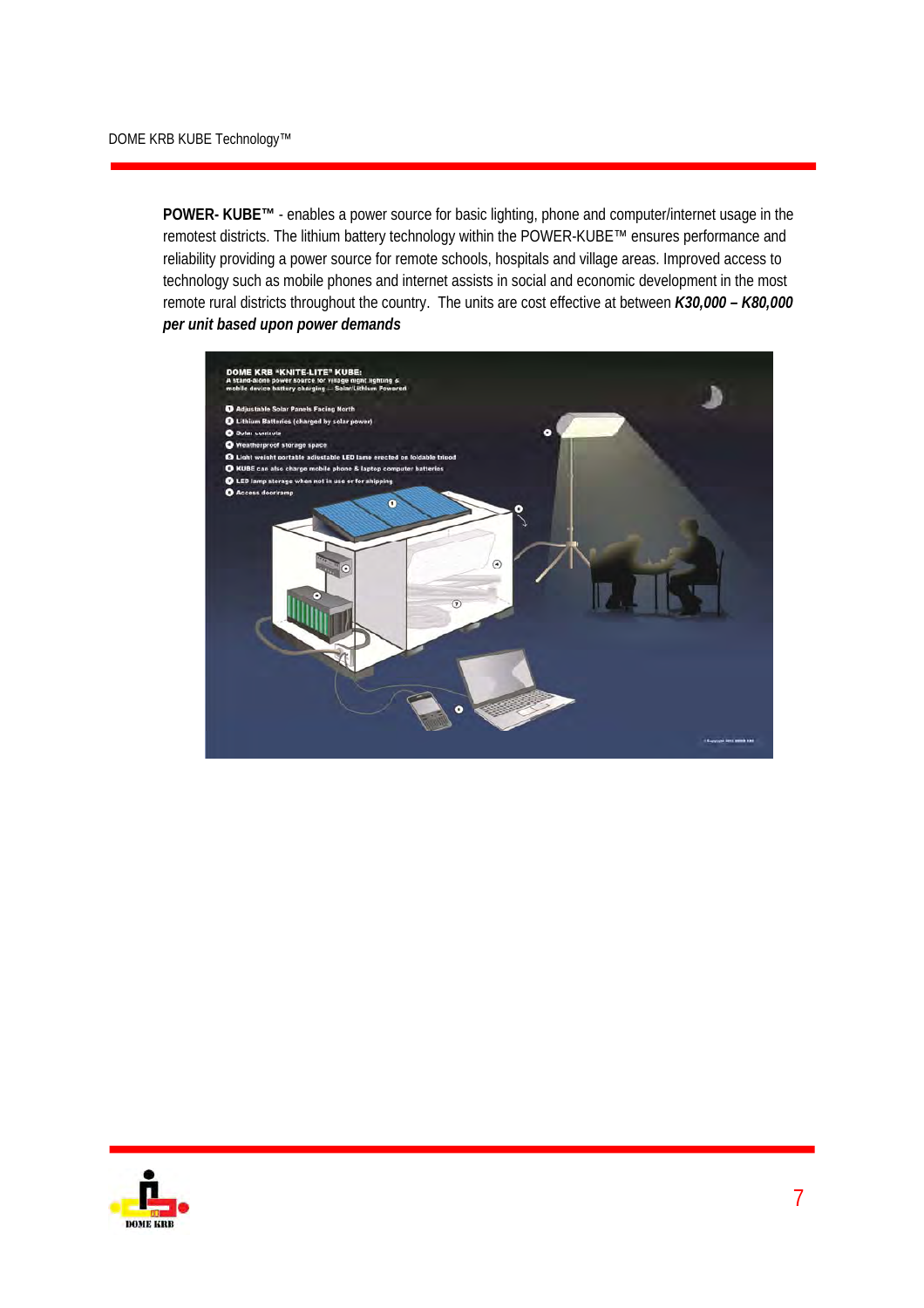**SOLAR**-**PUMP KUBE™ –** enables water to be pumped from a distant source via solar pumping technology. This provides a maintenance free delivery of water for market gardens, commercial agriculture, bath houses, and hospitals. This technology can pump up to 30,000 litres per day.



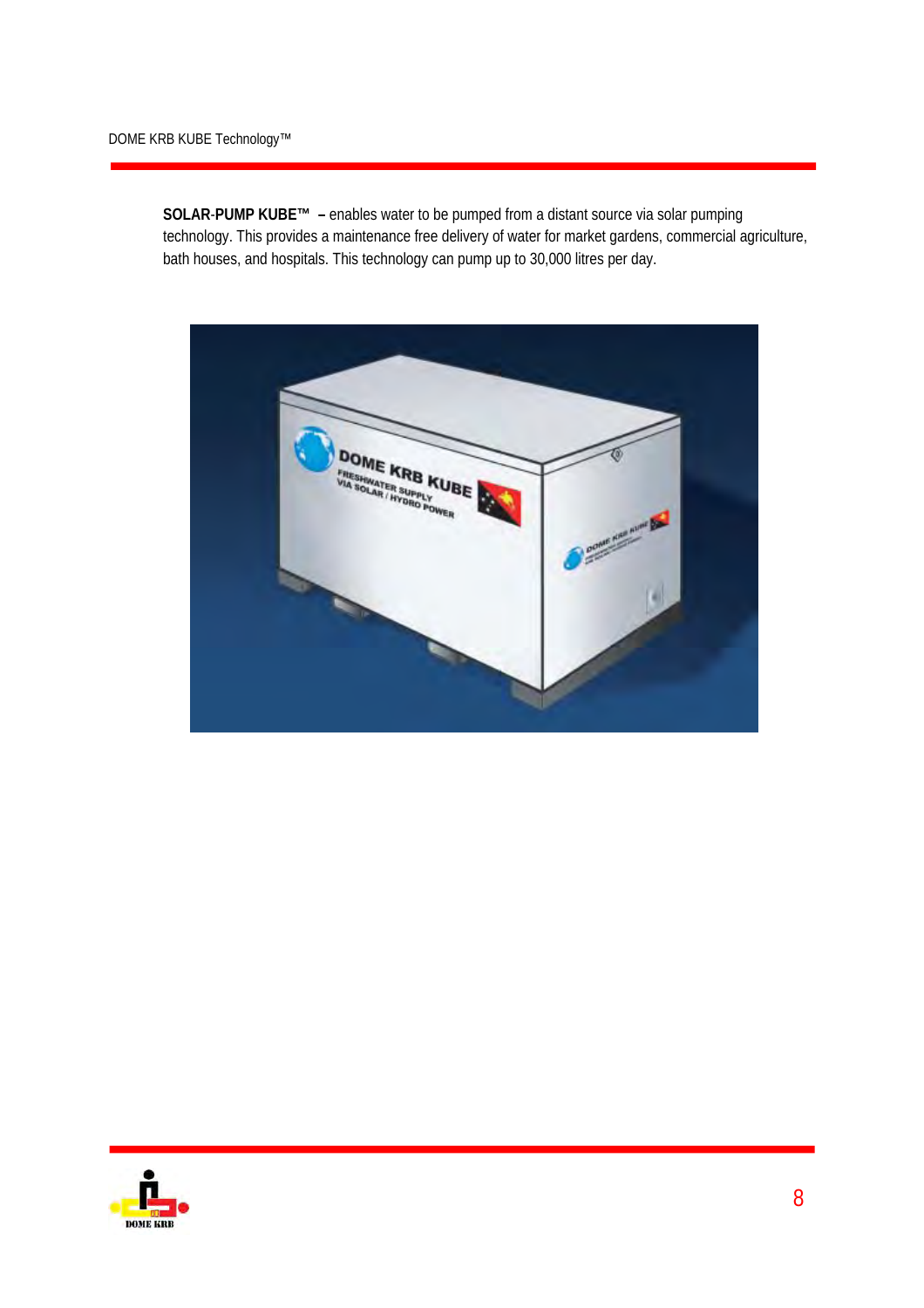# **1.2 How does KUBE Technology™ align with national development plans?**

#### *Vision 2050*

Human Development, Gender, Youth and People Empowerment have been identified as a strategic pillar of the Papua New Guinea 2050 Vision. Within this pillar is the goal to drastically increase and improve basic infrastructure such as health and education to empower the people of Papua New Guinea. KUBE Technology™ addresses such needs especially in remote rural districts where basic services are most lacking. KUBE Technology™ leaves a carbon-neutral footprint via the use of solar power, therefore aligning itself with the Environmental Sustainability and Climate Change pillar of the Vision 2050.

#### *UN Millennium Development Goals*

KUBE Technology™ is in line with the UN's Millennium Development Goals:



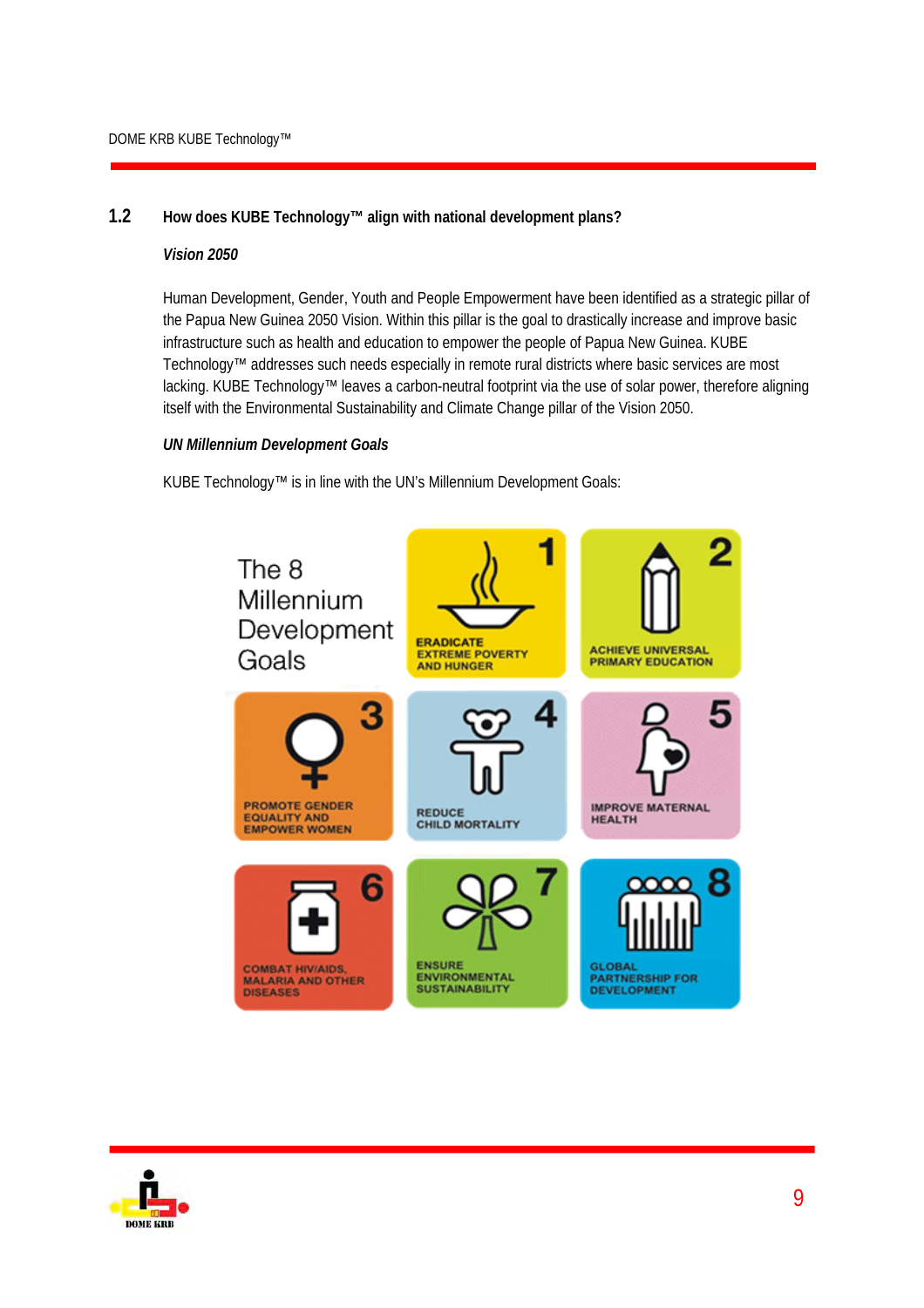#### DOME KRB KUBE Technology™





POWER-KUBE™ provides continuous power to remote areas allowing for implementation of education

KOOL-KUBE™ provides refrigerated food storage to preserve food over longer periods

KLEEN-WATER KUBE™ produces clean water for human consumption

programs and resources

expectant mothers





KLEEN-WATER KUBE™ produces clean water allowing children access to safe drinking water KOOL-KUBE™ refrigerated storage provides basic nutritional needs for children

/<br>KLINIC-KUBE™ provides refrigerated storage for vaccines and medicines allowing for immediate treatment of children

KOOL-KUBE™ refrigerated storage provides basic nutritional needs for expectant mothers



KLEEN-WATER KUBE™ produces clean water allowing those with diseases access to safe drinking water

KLEEN-WATER KUBE™ produces clean water allowing expectant mothers access to safe drinking water

KLINIC-KUBE™ provides refrigerated storage for vaccines and medicines allowing for immediate treatment of

COMBAT HIVAIDS,<br>MALARIA AND OTHER<br>DISEASES







All KUBE Technology<sup>™</sup> utilises the latest innovations in solar technology ensuring environmental sustainability

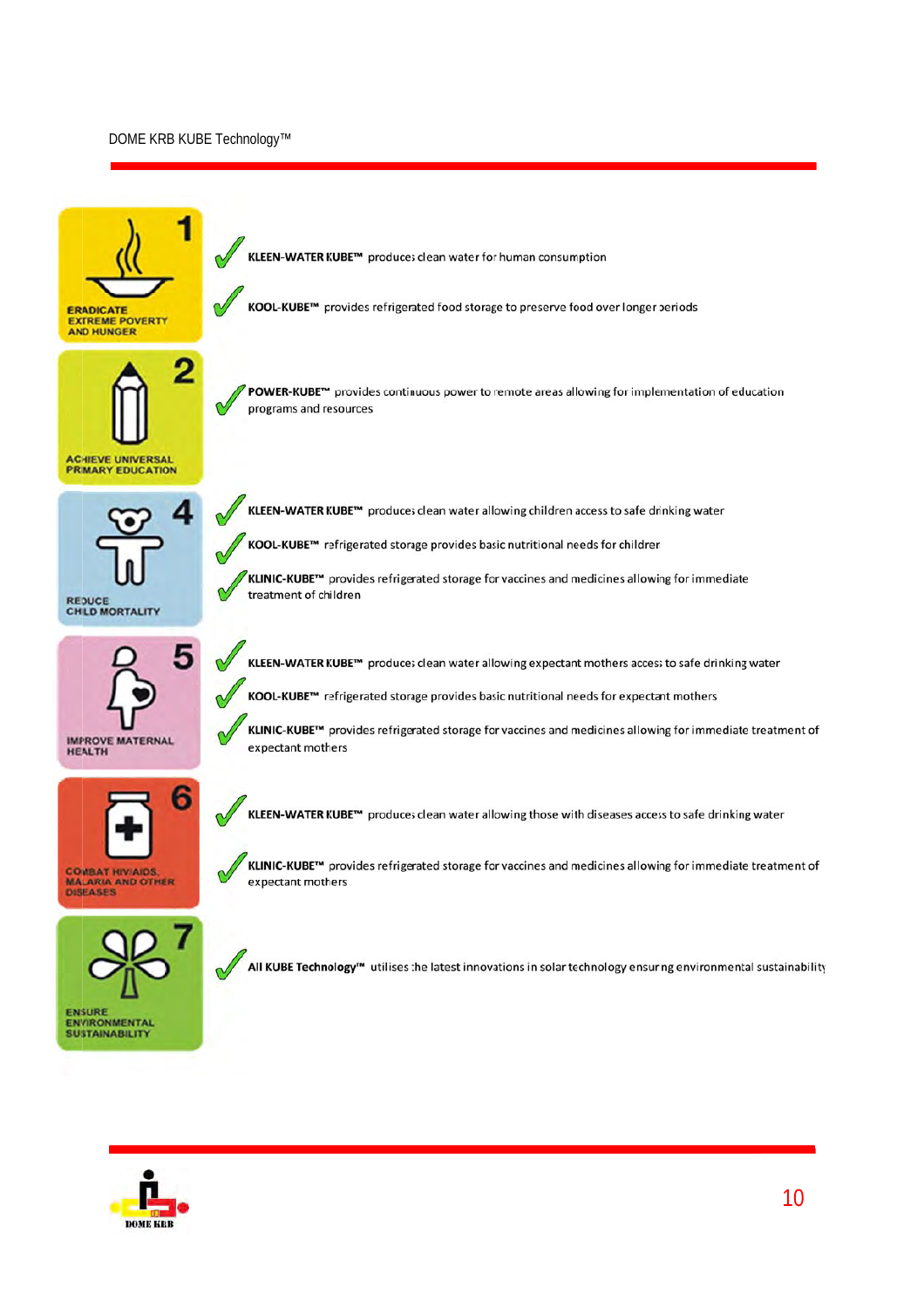Health, education and poverty reduction are also core themes of Papua New Guinea's other development plans including both the Development Strategic Plan and Medium Term Development Plan. KUBE Technology™ is at the forefront in achieving the goals of such plans.

# **1.3 What are the benefits of KUBE Technology™?**

KUBE Technology™ was designed to satisfy the demand for basic infrastructure services in the most inaccessible, emergency stricken and polluted areas of the world. The benefits of the technology are as follows:

- **Access to safe, clean drinking water**
- **Access to refrigerated food storage**
- **Access to electricity supply**
- **Access to refrigerated vaccines, medicine and first aid**

# KUBE Technology™ is:

- **Easily transportable via four-wheel drive or helicopter to the most remote districts**
- **Self-sufficient using the most advanced solar technology on the planet**
- **Easily implemented to provide basic infrastructure NOW**



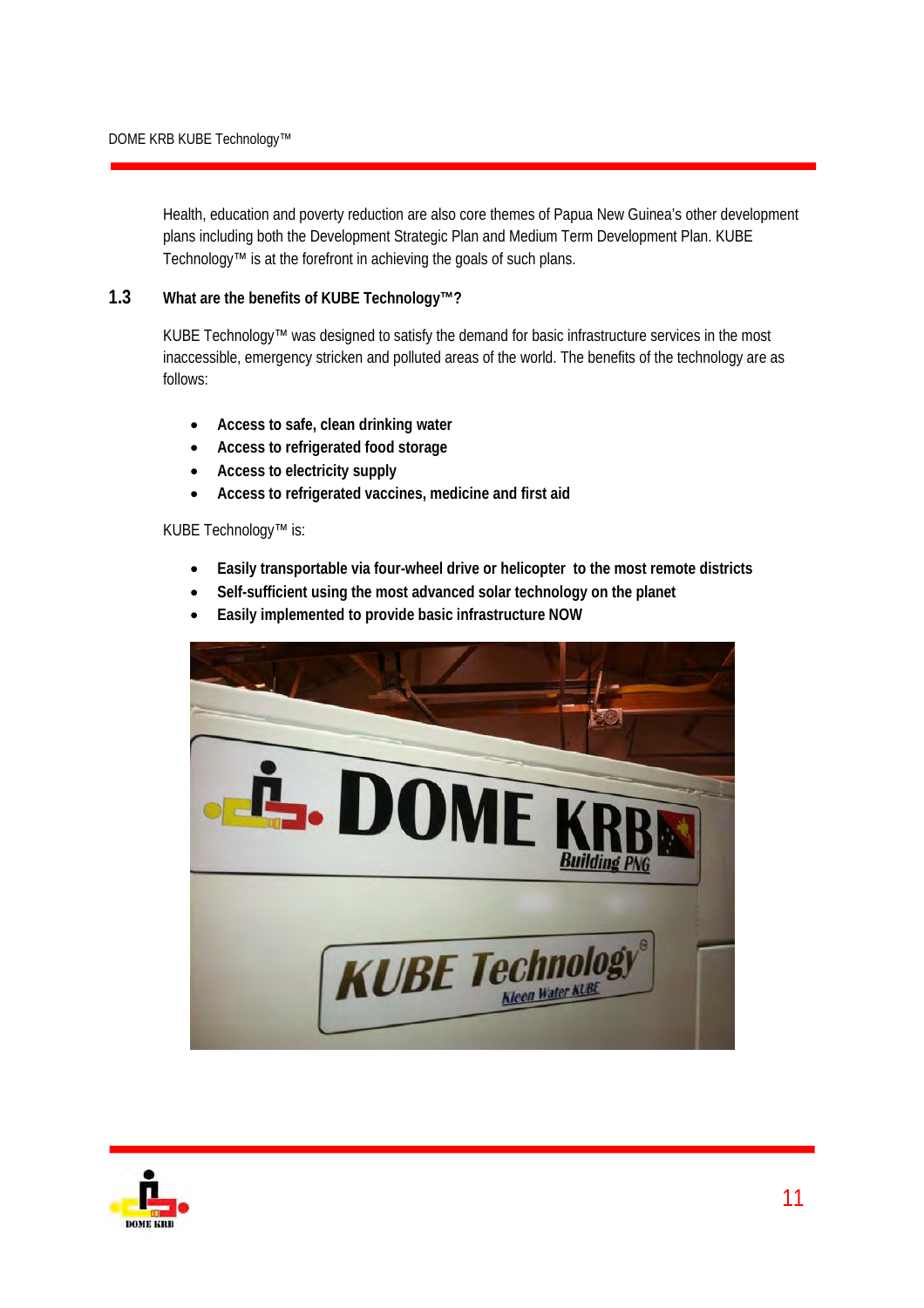

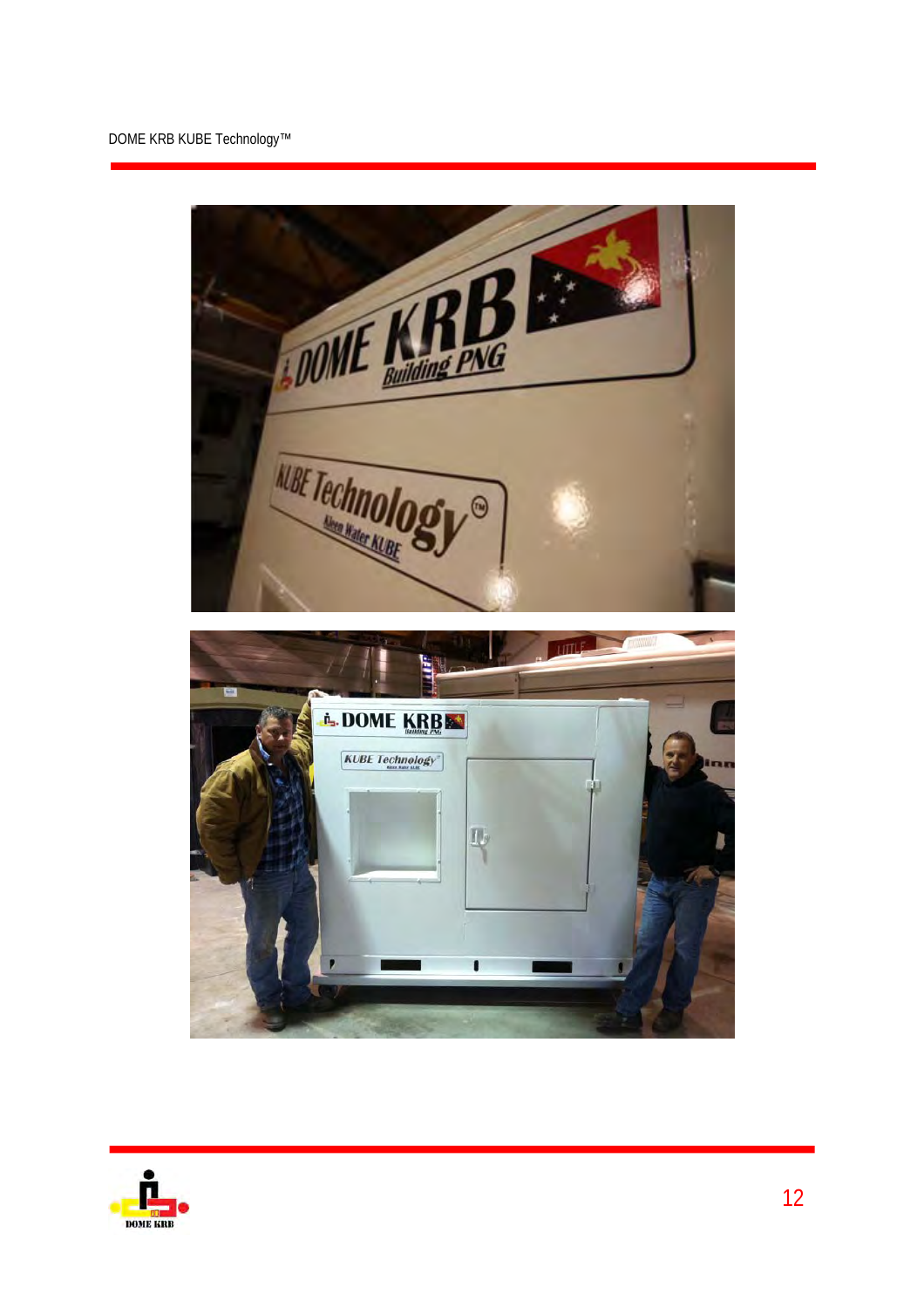



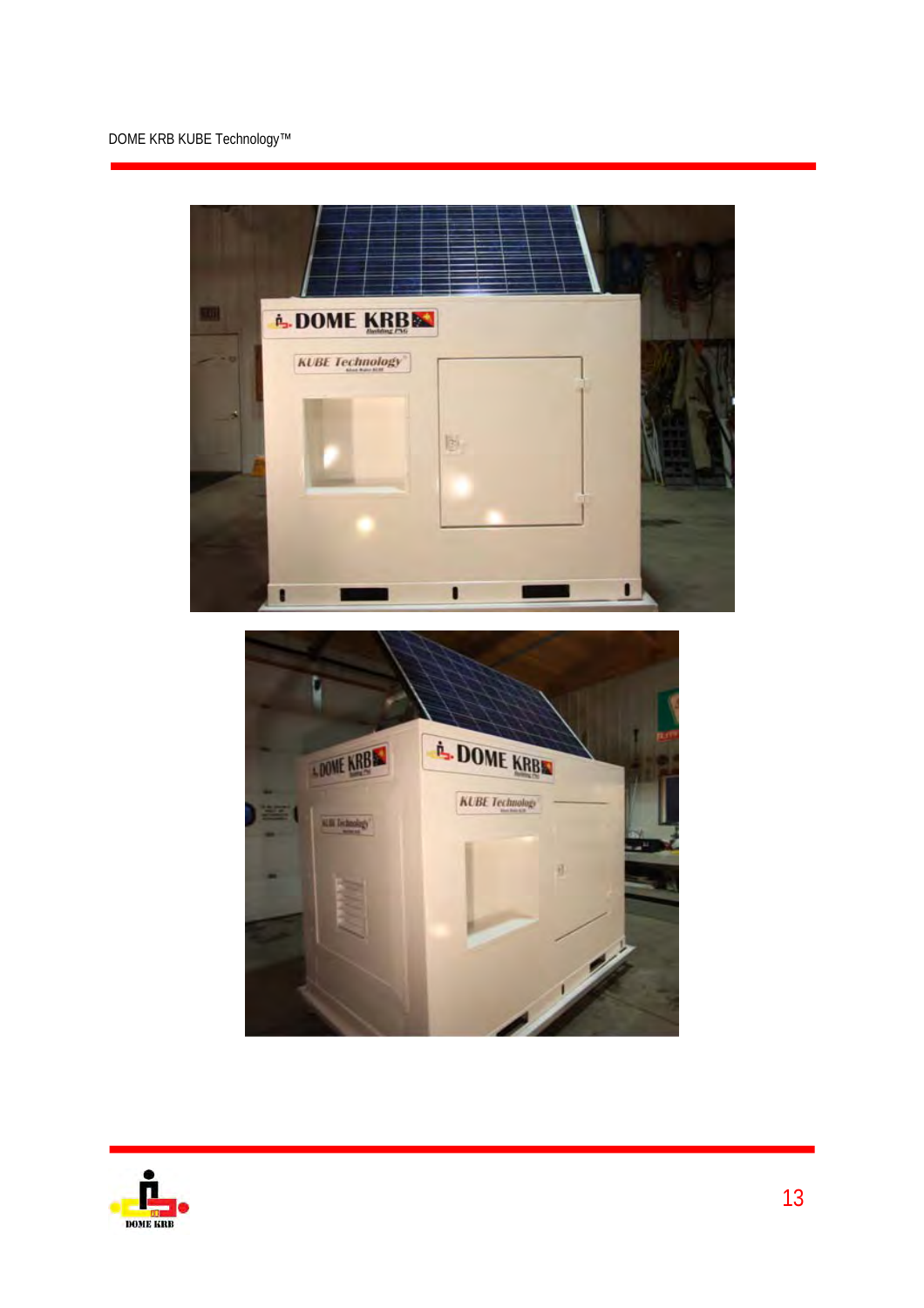

**The KUBE™ starting its journey from the snow in Wyoming, USA, to Papua New Guinea** 

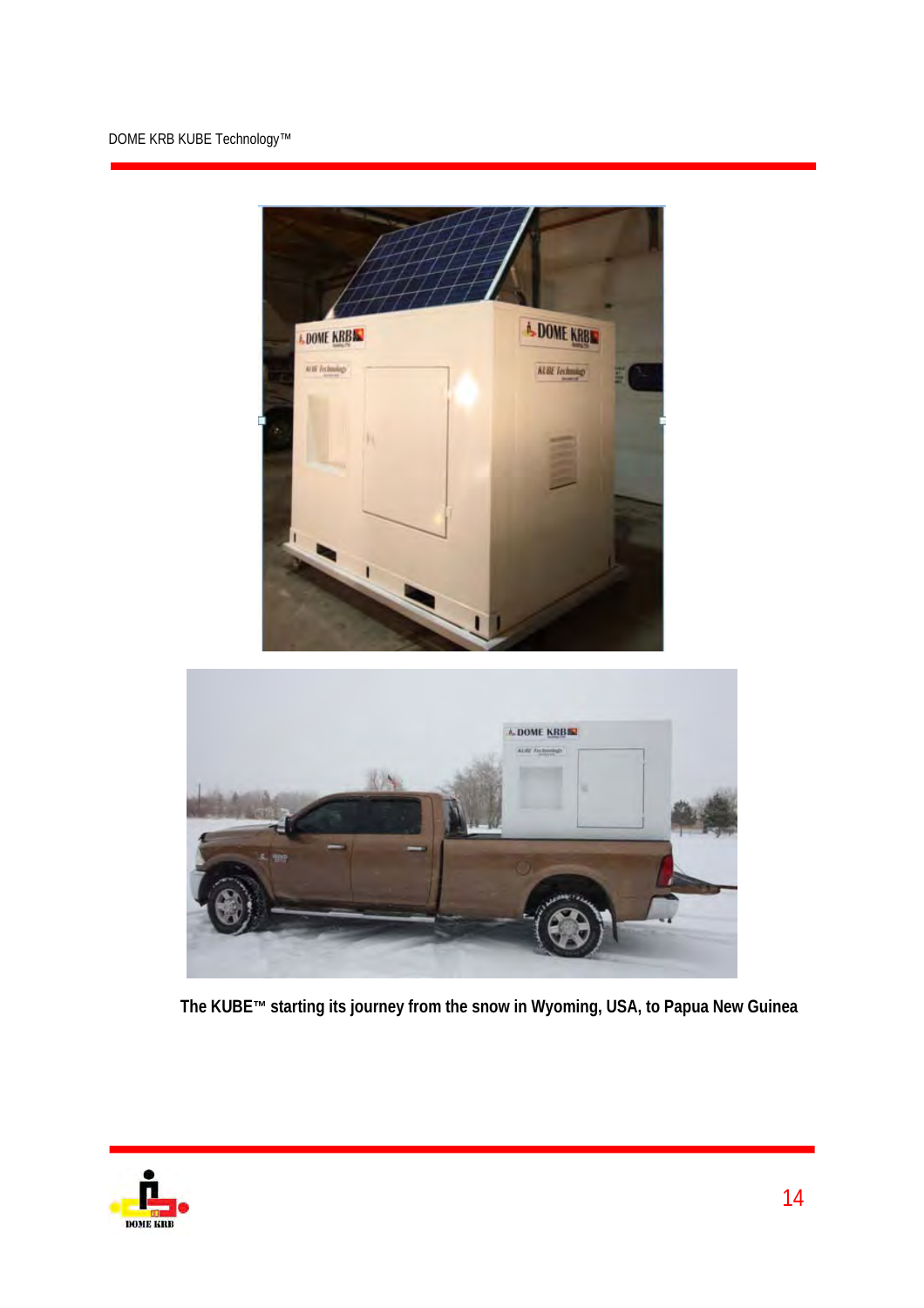### Aids with the development of village out growth centres - DOME KRB's Village Model

KUBE Technology™ allows infrastructure to implemented into the most remote rural districts NOW. The solar powered technology allows for the development of village growth centres without the need for the development of traditional infrastructure such as power grids and road connectivity. KUBE Technology™ will supply:

- Clean water for human consumption and schools  $\bullet$
- Food storage for human consumption, trade and hospitals  $\bullet$
- Vaccines and medicines for hospitals and aid-posts  $\bullet$
- Power sources for village centres, schools and hospitals  $\bullet$
- Solar pump KUBE™ will provide a water source for market gardens, bath houses, and hospitals  $\bullet$



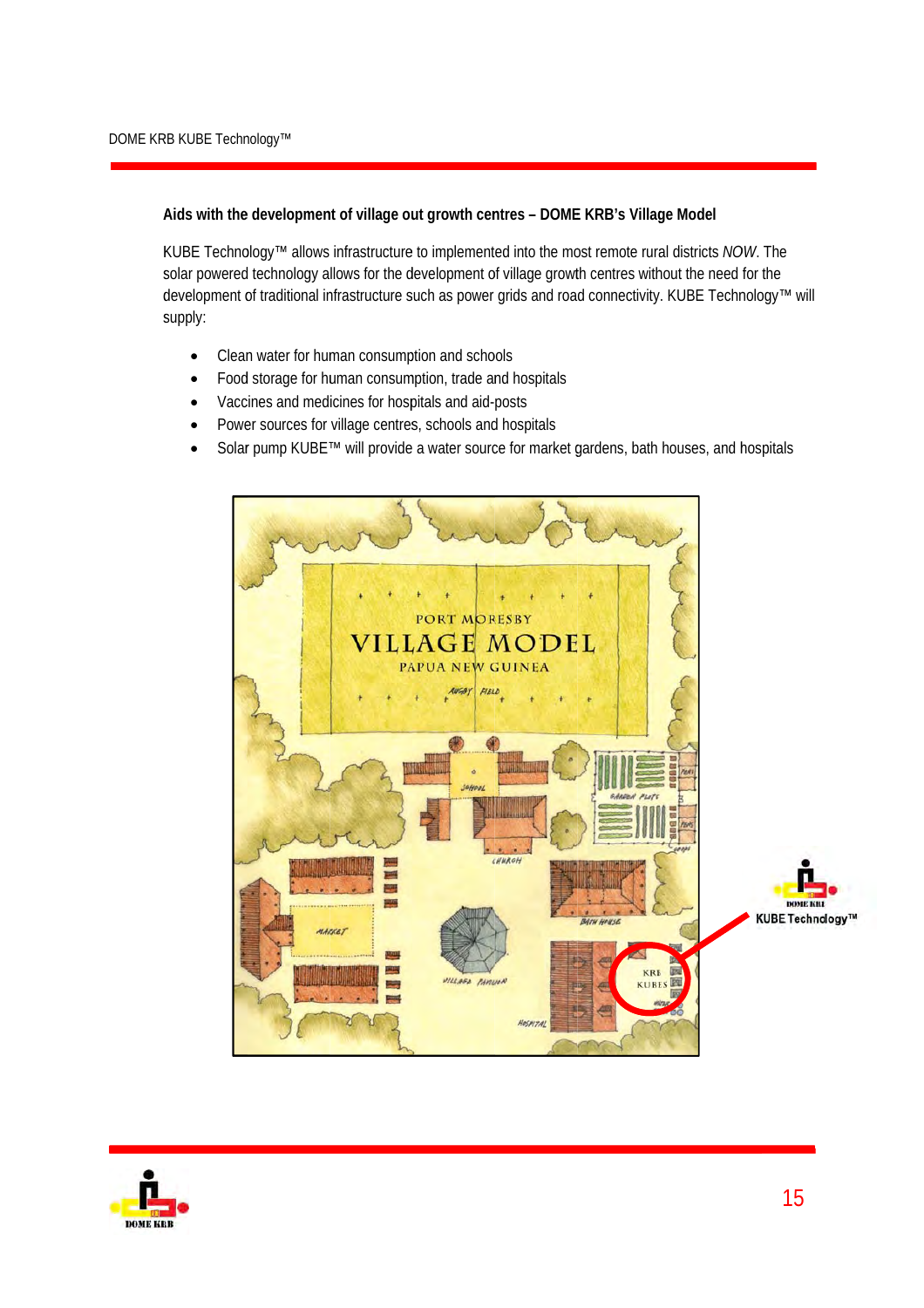### **How KUBE Technology™ can assist with Urbanisation**

The movement of people from villages and towns to cities seeking a better quality of life is what is referred to as urbanisation.

#### *What causes Urbanisation?*

- Lack of infrastructure and services in rural districts
- Relatively better quality of services in urban areas
- The urban pull/rural push factor

#### *What are the negative effects of Urbanisation?*

- Loss of traditional ways of life and village values.
- Uncontrolled growth in urban areas leads to a growing number of settlements. These settlements areas are characterized by disenfranchised, uneducated, and unemployed people; resulting in antisocial behavior and decay of the moral fabric.
- Increased levels of rubbish, raw sewerage and pollution leading to health issues such as HIV/AIDS, TB, and Malaria.
- Maternal health issues and gender related issues such as domestic violence.
- Reduced access to affordable and safe housing.

Papua New Guinea has the largest urban population across the Pacific region, with approximately one million people living in cities. This is expected to grow to 4 million within ten years. The negative effects of urbanisation are clearly evident in major cities such as Port Moresby and Lae. Therefore, careful policy planning, including improving service delivery to the rural districts must be enacted in order to control the urban influx to these cities.

#### **How does KUBE Technology™ help with Urbanisation?**

- The KUBE Technology™ delivers basic infrastructure into rural districts. By providing clean water, food storage, power, and medical supplies, the need to seek such services in urban centers is minimised.
- KUBE Technology™ can be implemented now, reducing the need to move to city centers while infrastructure such as roads is delivered to rural districts.
- Traditional village values are maintained, as the younger generations are able to access basic services in the village setting.
- Solar power requires no existing infrastructure to provide basic services. Additionally, solar technology is environmentally friendly, positively contributing to a sustainable Papua New Guinea.